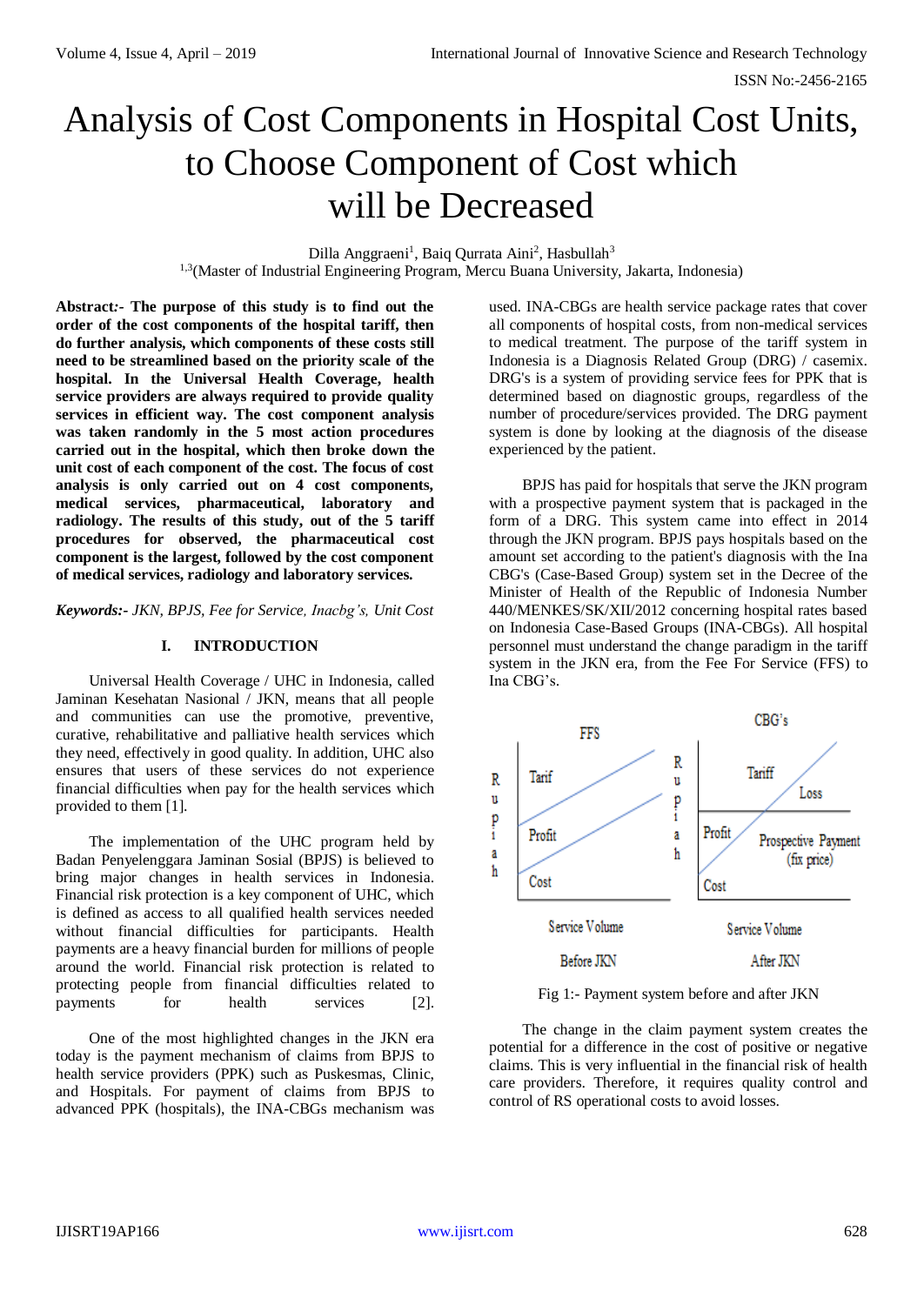#### **II. LITERATURE REVIEW**

# *A. Concept Changes from FFS to Inacbg's*

The health system has been specifically developed that allows people to use the health services needed but protects them from the financial consequences of the cost of care [3]. This goal is now widely known as universal health insurance. That is the motivation for the social health insurance system developed in Europe, National Health Services in the United Kingdom, and recent reforms in the US which are now known as Obama care [4]. This also motivates the low and middle-income countries to make many adjustments to the health system and health financing system [3].

Health is a basic need in society, and the financial sector is one of the key points of health sustainability. It cannot be denied without the availability of financial resources, health development can be stagnant or stagnant. The problem that arises after JKN is how to show the results of good service to the community with the system that has been made. Health care providers continue to be required to provide quality and high services with limited resources.

InaCBG's is a case-mix system that was implemented in Indonesia in the JKN era. The basis of grouping is using ICD-10 for Diagnosis (consisting of 14,500 codes) and ICD-9 CM for procedures (consisting of 7500 codes) grouped into 1,077 InaCBG's group codes (789 inpatient codes and 288 outpatient codes). Grouping (algorithm) is run by using grouper by software. Component claims with the Ina CBG's system are [5]:

- $\triangleright$  Classification (accuracy) of diagnosis using ICD-10
- Classification (accuracy) procedure using ICD-9 CM
- $\triangleright$  Software grouper (including costing)
- $\triangleright$  Completeness of administrative files
- $\triangleright$  Software verification

The following is a comparison payment before and after JKN era (between the FFS and Ina CBG's payment system).



Fig 2:- Differences in the Fee for Service and Inacbg's Concepts

Source: Presentation of JKN-BPJS

The completeness of making a medical resume and the accuracy of the Medical Record staff make coding from primary and secondary diagnose, greatly affecting the costing generated by the grouper into the available system.

This change requires hospital management to conduct an evaluation of its operating strategy. The Institute of Medicine (IOM) advises management to stay focused on service quality objectives and the need to adopt various quality approaches originating from other industries/manufacturing (IOM, 2015). These various quality approaches offer improved quality and efficiency. Lean Healthcare management is one of them.

### B. *Tariff, Cost, and Profits*

Patient safety is the main goal of a hospital organization. Patient safety is influenced by various things, including among others, how the Hospital is managed. Although most hospitals do not aim for profit, financial management needs to be done well. Hospital inefficiency can increase costs which will eventually become a barrier for patients to get quality services. Therefore, to achieve the goal of patient safety, there must be business safety. Hospitals still need profits to develop businesses [6].

As a Public Service Agency (Badan Layanan Umum/BLU), hospitals have their own rules for determining the number of tariffs. Tariff determination is regulated in Article 9 of the Government Regulation of the Republic of Indonesia Number 74 of 2012 concerning Amendments to Government Regulation Number 23 of 2005 concerning Financial Management of Public Service Agencies. Broadly speaking in Article 9, it is informed that BLU can collect fees to the community in return for goods/services provided, rewards for goods/services provided are stipulated in the form of tariffs arranged on the basis of calculation of cost per service unit or yield per investment fund. Service tariff must consider aspects: continuity and development of services; people's purchasing power; the principle of justice and propriety; and healthy competition. In addition, Article 9 also regulates in detail the parties responsible for determining the tariff.

The following is an understanding of tariff, costs, and profits. Tariff is the amount of value charged to consumers for the benefits of owning/using certain products/suits (Kotler and Armstrong, 2001 Marketing principles, Jakarta: Erlangga). Rates are those that provide income for the organization (Tjiptono, Fandy, 1999, Marketing Strategy, Yogyakarta: ANDI). Profit is the amount of money earned from the sale of goods/services after deducting the cost of producing goods/services (Failte Ireland, 2013, Understanding Cost and Profit, Dublin). Cost is total expenditure in creating a product/service (Failte Ireland, 2013, Understanding Cost and Profit, Dublin).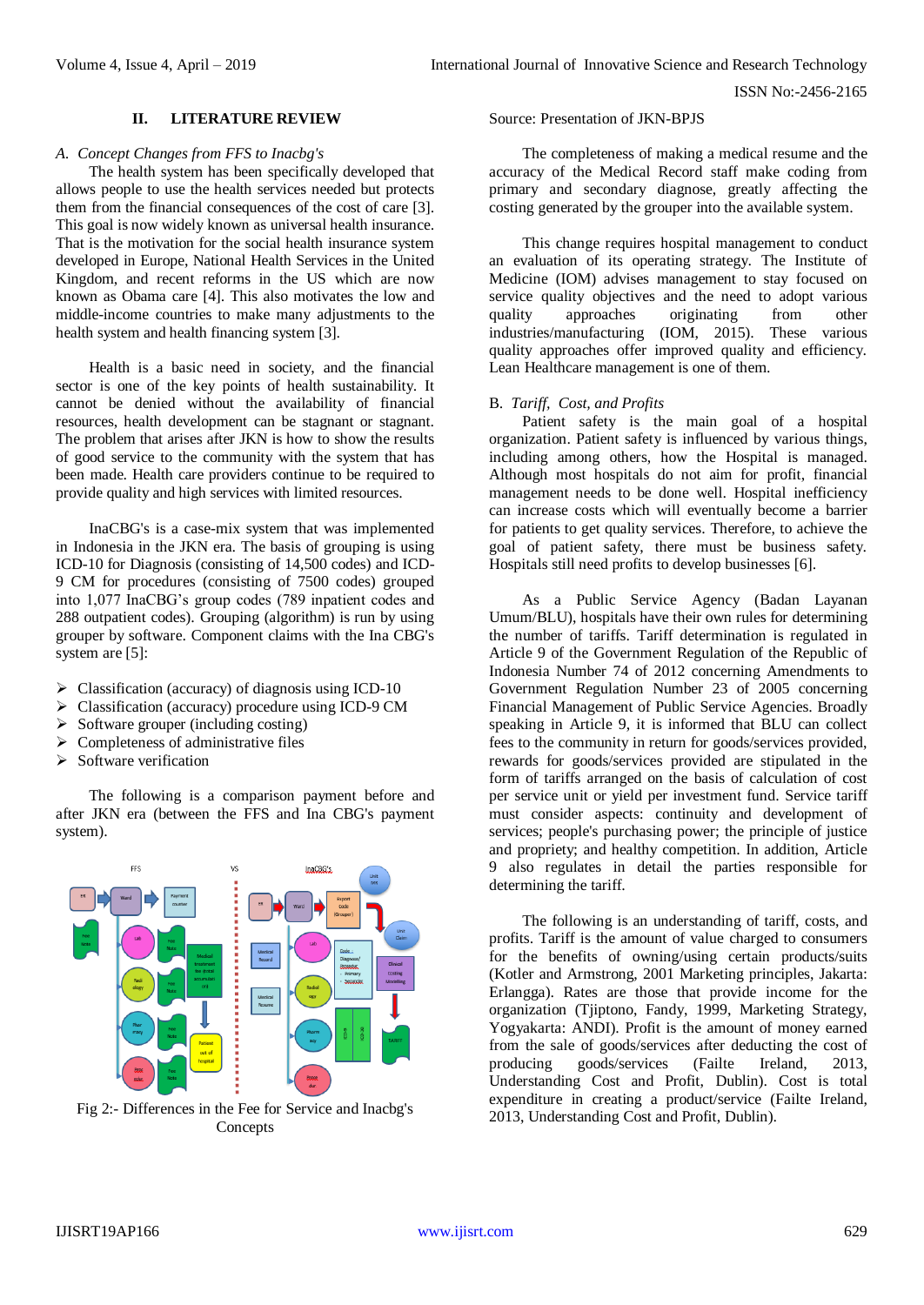# C. *Unit Costs*

Cost classification is based on 2 components: that is based on changes in the number of products and based on their functions in production. The two classifications are described as follows [7]:

 $\triangleright$  Based on changes in the number of products:

- Fixed cost
- Variable cost
- Semi-variable cost
- Total cost

 $\triangleright$  Based on its function in the production process :

- Direct costs
- Indirect costs

The cost component used by this hospital in calculating unit costs uses classification based on its function in the production process, namely direct costs, and indirect costs.

| DIRECT COSTS       |                     |          |                                 | <b>INDIRECT COSTS</b>               |     |           |                         |                       |                             |      |                 |              |
|--------------------|---------------------|----------|---------------------------------|-------------------------------------|-----|-----------|-------------------------|-----------------------|-----------------------------|------|-----------------|--------------|
| Employee<br>Salary | Power &<br>Services | Pharmacy | Medical devices<br>Depreciation | Medical<br>Services (doctor<br>fee) | Lab | Radiology | Buildng<br>Depreciation | Non<br>Medical<br>Bhp | Non Medical<br>Depreciation | CSSD | Main<br>tenance | Over<br>head |
| 5%                 | 2%                  | 31%      | 4%                              | 30%                                 | 5%  | 4%        | 2%                      | 2%                    | 2%                          | 4%   | 4%              | 5%           |

Table 1:-Unit Cost Component

Table 1 is the average percentage of some procedure costs in the hospital. From table 1, it is illustrated that the direct cost component ranks first in the unit cost calculation of a total of 81%, and indirect costs of 19%. Then the research will be focused on analyzing the direct cost component.

The following tables are descriptions of matters related to the calculation of the unit cost component in the hospital where the research was conducted. We do not describe it as a whole, but only as a partial example.

| No | <b>Human Resources</b><br>(Employee Salary) | <b>Total</b><br>(Month) |
|----|---------------------------------------------|-------------------------|
|    | Nurse                                       | 12                      |
|    | TU (Administration)                         | 12                      |
| 3  | Pramu Husada                                | 12                      |
|    | Technician                                  | 12                      |
|    | <b>Cleaning Service</b>                     | 12                      |

Table 2:- Employee Salary Component

| N <sub>0</sub> | <b>Power And Services</b>   | <b>Total</b><br>(Month) |
|----------------|-----------------------------|-------------------------|
|                | Electricity (Per $M^2$ )    | 12                      |
|                | Water (Per M <sup>2</sup> ) | 12                      |
|                | Telephone                   | 12                      |

Table 3:- Power and Services component

| N <sub>0</sub> | <b>Pharmacy Supplies</b>     | Unit  | <b>Total</b> |
|----------------|------------------------------|-------|--------------|
| 1              | Kassa sterile                | sheet | X            |
| 2              | Depper steril                | sheet | X            |
| 3              | Folley cath                  | piece | X            |
| 4              | Disposable gloves sterile    | pair  | X            |
| 5              | Disposable gloves nonsterile | pair  | X            |
| 6              | Urine bag                    | piece | X            |
| 7              | Elasticon/leukocrape         | roll  | X            |
| 8              | Plester                      | roll  | X            |
| 9              | Bisturi no.11                | piece | X            |
| 10             | etc $s/d$ 43 item            | lot   | X            |

Table 4:- Pharmacy component

| N <sub>0</sub> | <b>Penyusutan Alat Medis</b> | Unit  | <b>Total</b> |
|----------------|------------------------------|-------|--------------|
| 1              | Defibrillator                | piece | X            |
| 2              | Mesin Angiografi             | set   | X            |
| 3              | Whole Blood Oximeter         | piece | X            |
| 4              | $NBP + O2$ Saturation        | piece | X            |
| 5              | <b>Bedside Monitor</b>       | piece | X            |
| 6              | Stethoscope                  | piece | X            |
| 7              | Mesin EKG                    | piece | X            |
| 8              | <b>Generator Temporary</b>   | piece | X            |
| 9              | <b>Trolley Instrument</b>    | piece | X            |
| 10             | Etc to 22 item               | set   | X            |

Table 5:- Medical Equipment Depreciation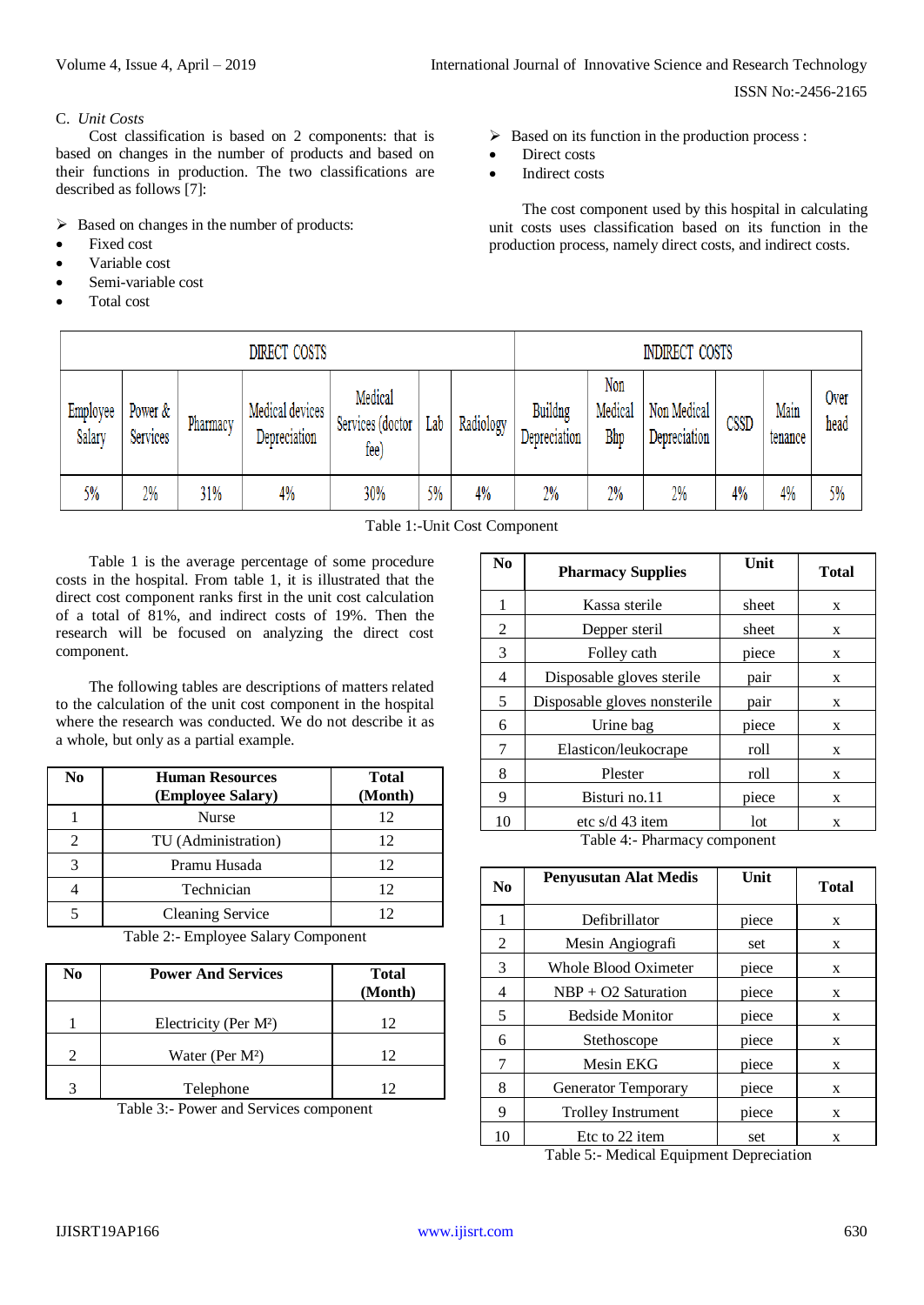| N <sub>0</sub> | <b>Other Non-Medical Costs</b> | Unit  | <b>Total</b> |
|----------------|--------------------------------|-------|--------------|
| 1              | <b>Building Depreciation</b>   | Month | X            |
| 2              | Non-Medical Supplies           | Month | X            |
| 3              | <b>Medical Print Paper</b>     | Month | X            |
| 4              | Water Supplies, etc            | Month | X            |
| 5              | <b>Computer Supplies</b>       | Month | X            |
| 6              | <b>Mechanical Costs</b>        | Month | X            |
| 7              | Non-medical Print Paper        | Month | X            |
| 8              | Office stationery              | Month | X            |
| 9              | Instruments                    | Month | X            |
| 10             | Etc to 22 item                 | Month | X            |

Table 6:- Building Depreciation & Non-Medical supplies

| N <sub>0</sub> | <b>Non-Medical Equipment Inventory</b> | <b>Total</b> |
|----------------|----------------------------------------|--------------|
|                | Chair                                  | X            |
| 2              | Cabinet                                | X            |
| 3              | Table                                  | X            |
|                | Computers                              | X            |
| 5              | Dispencer                              | X            |
|                | Etc to 24 item                         | X            |

Table 7:- Depreciation Non Medical cost Component

| N <sub>0</sub> | <b>Sterilization &amp; Laundry</b> | <b>Total</b> |  |  |
|----------------|------------------------------------|--------------|--|--|
|                | Invasive Doctor Uniform            | X            |  |  |
| 2              | <b>Surgery Doctor Uniform</b>      | X            |  |  |
| 3              | Radiographer Uniform               | X            |  |  |
| 4              | Radiographer Shoes                 | X            |  |  |
| 5              | <b>Administration Uniform</b>      | X            |  |  |
| 6              | Nurse Uniform                      | X            |  |  |
| 7              | Nurse Shoes                        | X            |  |  |
| 8              | <b>Patient Linen</b>               | X            |  |  |
| 9              | Medical Linen                      | X            |  |  |
| 10             | Etc to 12 item<br>X                |              |  |  |

Table 8:- Depreciation CSSD Cost Component

From table 1, the direct cost component shows that the highest cost component is in the pharmaceutical unit (the cost of medical supplies and drugs) is 31%. Followed by the cost of medical services ranked second by 30%. Lab checks and employee salaries are 5% each. Then the shrinkage of medical devices and radiological examination is 4% each.

Some literature it is stated that the components in pharmacy account for more than a quarter of total health expenditure in some Low and Middle-Income Countries (LMIC) or Low and Middle-Income Countries. LMIC spends up to 67% of its total health expenditure on medicines (Lu Y, Hernandez P, Abegunde D, Edejer Medical Affairs

expenditures. In: World medicines situation 2011. Geneva: World Health Organization; 2011 [8].

The main component of health system inefficiency is in pharmacy. This is caused by high drug prices and improper use of drugs [9]. One step to improve efficiency in the UHC era is the implementation of a one-stop pharmacy procurement process, to reduce prices [10].

Therefore, in addition to Pharmacy (BHP Drug / Medical Devices), services, laboratories, and radiology, are variables that will be examined in this study, because the four are services that are directly given to patients.

### **III. METHODOLOGY**

The research design is qualitative and quantitative, in the form of unit cost data analysis. What will find is what is the most appropriate cost component to complement the framework below, so that what can be chosen at Lean is a cost control strategy tool to improve efficiency and productivity. The data needed is the RS tariff for all procedures and unit costs from the selected procedures.

The first frame of mind is that RS as a health care provider accepts patients who need health services, with the guarantee that is used is JKN, and a fixed payment system implemented by BPJS as the social security management body.

Furthermore, an analysis of the cost components that form the RS tariff is then analyzed, to be sorted by the percentage of costs, from the largest to the smallest. The research was conducted in a government-owned Special Hospital in Jakarta. Tariff data is taken randomly, where randomly 5 tariffs of procedures in the hospital are taken.



Fig 3:- Research Framework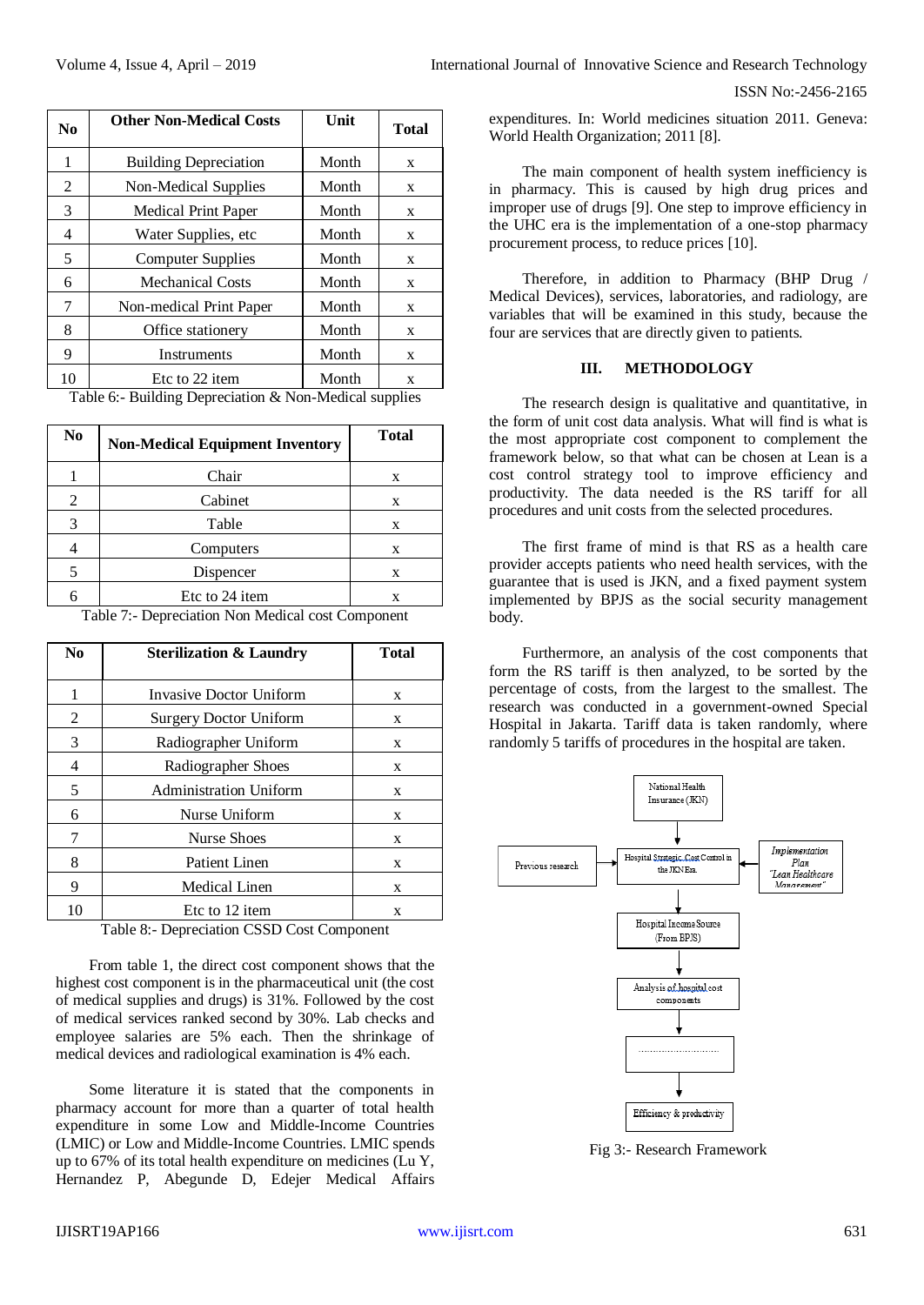# **IV. RESULT AND DISCUSSION**

Cost component analysis. The following data are selected procedure data taken to see the percentage of costs at the hospital. There are 5 selected procedures, that is Coronary Artery Bypass Graft (CABG), Tetralogy Of Fallow (TOF), Coronarography, Percutaneous Transluminal Coronary Angioplasty (PTCA) and Permanent Pace Maker (PPM). The selected procedure is a type of procedure that is mostly done in this hospital. The percentage of each cost component is obtained from the unit cost of each procedure, compared to the total tariff of the procedure. The cost component observed only focuses on 4 components, which is: Medical services cost, laboratory cost, pharmaceutical costs (drugs and consumable medical devices) and radiological examination costs. The following are the results of the unit cost analysis. The red color in the table shows the first highest cost, the second yellow, the third green and the fourth is blue.

# *A. CABG Procedure Cost Analysis*

| N <sub>0</sub> | Procedure   | Medical<br><b>Services</b> | Lab   | Pharmacy | Radiology |
|----------------|-------------|----------------------------|-------|----------|-----------|
|                | <b>CABG</b> |                            |       |          |           |
|                | Class       |                            |       |          |           |
|                |             | 28 %                       | 2,5 % | 46 %     | $1\%$     |
|                | Class       |                            |       |          |           |
|                | 2           | 27%                        | 2,3 % | 41 %     | $1\%$     |
|                | Class       |                            |       |          |           |
|                |             | 34%                        | 2.0 % | 36%      | 1 %       |

Table 9:- Percentage of 4 Cost Components in the CABG Procedure

From the table above, we find that the largest cost component is held by the use of drugs and pharmaceutical supplies, followed by second order in medical services, third on laboratory tests and fourth on the cost of radiological examinations.

#### *B. TOF Procedure Cost Analysis*

| N <sub>0</sub> | Procedure                                             | Medical<br>Services | Lab | Pharmacy | Radiology       |
|----------------|-------------------------------------------------------|---------------------|-----|----------|-----------------|
| 2              | <b>TOF</b>                                            |                     |     |          |                 |
|                | Class $3$                                             | <b>20 %</b>         | 3 % | 54 %     | 1 %             |
|                |                                                       |                     | 2,7 |          |                 |
|                | Class 2                                               | 19%                 | %   | 48 %     | 1 %             |
|                |                                                       |                     | 2,3 |          |                 |
|                | Class 1                                               | 23%                 | %   | 40 %     | $1 \frac{9}{6}$ |
|                | Table $10i$ Decembers of A Cost Components in the TOF |                     |     |          |                 |

Table 10:- Percentage of 4 Cost Components in the **TOF** Procedure

Just like the CABG cost component, the largest cost component of TOF procedure is also held by the use of pharmaceutical drugs and pharmaceutical supplies, followed by second order on medical services, third on laboratory examinations and fourth on the cost of radiological examinations.

|  | C. Coronarography Procedure Cost Analysis |  |  |
|--|-------------------------------------------|--|--|
|--|-------------------------------------------|--|--|

| No | Procedure    | Medical<br>Services | Lab   | Pharmacy    | Radiology |
|----|--------------|---------------------|-------|-------------|-----------|
|    | Coronography |                     |       |             |           |
|    | Class $3$    | <b>37 %</b>         | $2\%$ | <b>28 %</b> | 6 %       |
|    | Class 2      | 40%                 | 2%    | 27%         | 6 %       |
|    | Class 1      | 51 %                | 2%    | 22%         | 5 %       |

Table 11:- Percentage of 4 Cost Components in the Coronarography Procedure

For Coronarography procedure, the largest cost component is held by the medical services, followed by the second in the use of drugs and pharmaceutical supplies, third place on the cost of the radiological examination and fourth place on laboratory examination.

#### *D. PTCA Procedure Cost Analysis*

| Procedure                                    | Medical<br><b>Services</b> | Lab | Pharmacy | Radiology |
|----------------------------------------------|----------------------------|-----|----------|-----------|
| <b>PTCA</b><br>Elective<br>$1 - 2$<br>Vessel |                            |     |          |           |
| Class $3$                                    | 30%                        | 2 % | 54 %     | 3 %       |
| Class $2$                                    | 32%                        | 2%  | 52 %     | 3%        |
| Class 1                                      | <b>38 %</b>                | 2 % | 47%      | 3 %       |

Table 12:- Percentage of 4 Cost Components in the PTCA Procedure

In the PTCA procedure, the largest cost component is held by the use of pharmaceutical drugs and pharmacy supplies, followed by second order on services, third on the radiology examination and fourth on the cost of laboratory examination.

#### *E. PPM Procedure Cost Analysis*

| N <sub>0</sub> | Procedure  | Medical<br>Services | Lab   | Pharmacy | Radiology |
|----------------|------------|---------------------|-------|----------|-----------|
|                | <b>PPM</b> |                     |       |          |           |
|                | Class $3$  | 28 %                | 1,2%  | 12%      | 2 %       |
|                | Class 2    | 28 %                | 1,1 % | $11\%$   | 2%        |
|                | Class 1    | 40 %                | $1\%$ | 8%       | 2 %       |
| Table 13       |            |                     |       |          |           |

the results of the PPM, the largest cost component held by the medical service, followed by the second order for the use of drugs and pharmaceutical alchemy, third place on the cost of radiological examinations and fourth place on laboratory examinations.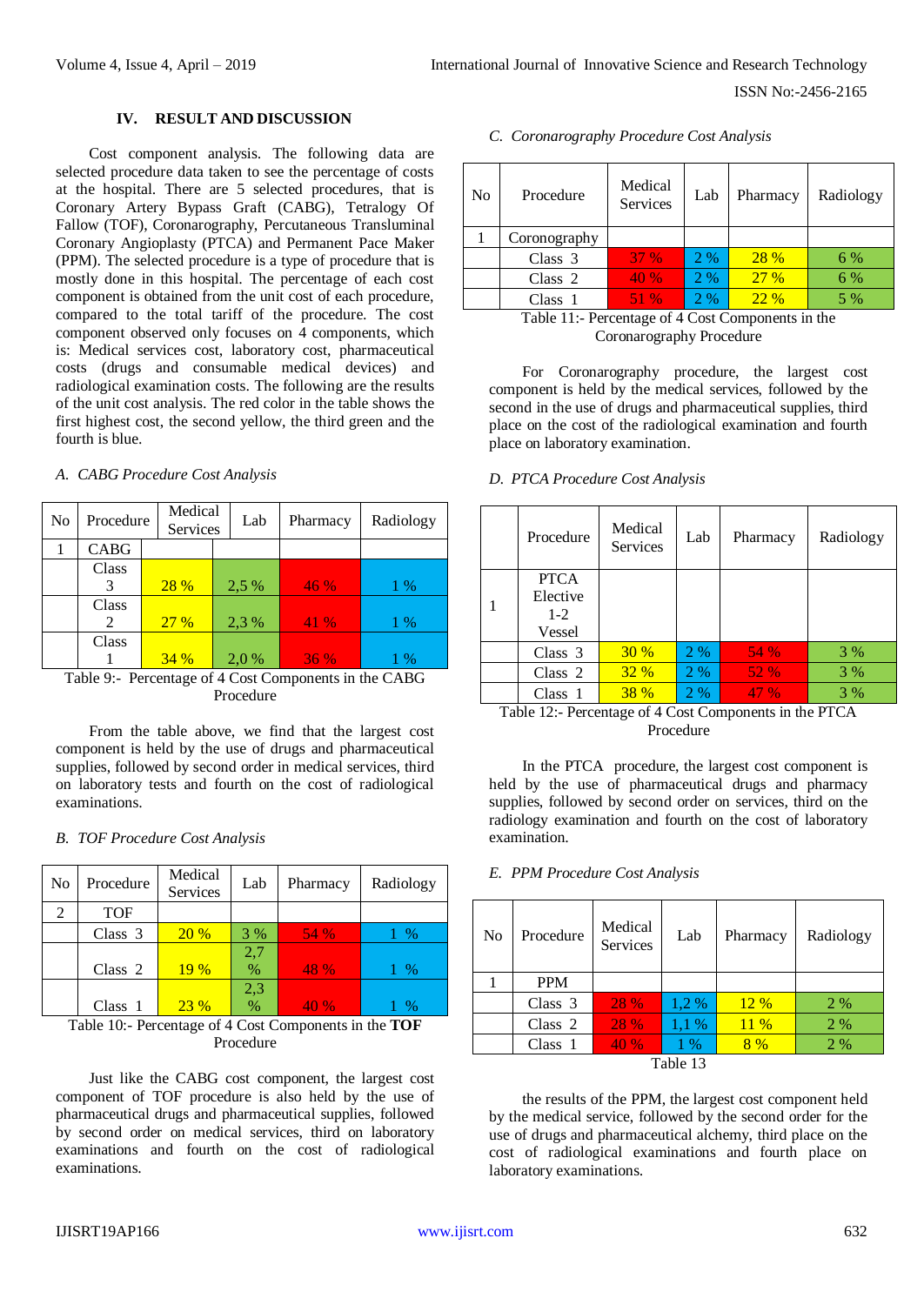From the fifth data of the table above, it was found that the largest cost component was dominated by the cost of the pharmacy, followed by the cost component of the service, then the laboratory and radiology examination in the last order. This means that we can determine the targets for efficiency from the pharmaceutical side, then to medical services and so on in the order of priority. Recapitulation of the sequence of RS cost components from the five procedures above can be seen in the following table:

| Procedure                        | Medical<br>Services | Lab | Pharmacy | Radiology |
|----------------------------------|---------------------|-----|----------|-----------|
| <b>CABG</b>                      |                     |     |          |           |
| <b>TOF</b>                       |                     | 2   |          |           |
| <b>CORONARO</b><br><b>GRAPHY</b> |                     |     |          |           |
| <b>PTCA</b>                      |                     |     |          |           |
| <b>PPM</b>                       |                     |     |          |           |

Table 14:- Recapitulation of the Order of Cost Components in the 5 Selected Procedures

### **V. CONCLUSION**

Of the 5 selected procedures carried out by analyzing the cost component, to make efficiency improvements the first priority is pharmacy cost. Efficiency can be done through the efficiency of consumable medical devices (again carried out an analysis of the unit cost breakdown) because the price of the pharmacy supplies is quite expensive. The second order of priority is efficiency in medical services, followed by supporting radiology examinations and laboratory.

Further research needs to be done to analyze the components of pharmaceutical costs. As is known, that most pharmaceutical needs still have to be imported and the price is relatively expensive, so controlling the price of these components does need to be done first.

Results may not be generalized, because observations are only carried out at a special hospital, and the samples taken cannot yet represent the total unit cost analysis of the overall procedure in the hospital. Here the author only wants to share the thinking concept to determine which parts are the priority for efficiency measurement next by implementing Lean Management. Then make improvements to the understanding of the concept of InaCBG's at the management level, doctor-level, and all staff in the hospital. Other changes can be made to the system of payment for fee-for-service services to the remuneration system.

Next research is implementing lean healthcare management to make efficiency in pharmaceutical costs. Lean is one way to cut costs even though it does not directly focus on cost. The lean healthcare approach focuses on reducing existing waste and providing the right value for patients [11].

#### **REFERENCES**

- [1]. [https://www.who.int/health\\_financing/universal\\_cover](https://www.who.int/health_financing/universal_coverage_definition) [age\\_definition.](https://www.who.int/health_financing/universal_coverage_definition) accessed March 2019
- [2]. Saksena, P., Hsu, J., & Evans, D. B. (2014). Financial risk protection and universal health coverage: evidence and measurement challenges. *PLoS medicine*, *11*(9), e1001701.I.S. Jacobs and C.P. Bean, "Fine particles, thin films, and exchange anisotropy," in Magnetism, vol. III, G.T. Rado, and H. Suhl, Eds. New York: Academic, 1963, pp. 271-350.
- [3]. World Health Organization (2010) The world health report - health systems financing: the path to universal coverage. Available: [http://www.who.int/whr/en/index.html.](http://www.who.int/whr/en/index.html) Accessed Feb 2019
- [4]. Obama B (2008) Affordable health care for all Americans: the Obama-Biden plan. JAMA 300: 1927– 1928.

<https://bpjs-kesehatan.go.id/> accessed Feb 2019

- [5]. Ambarriani, A. S. (2012). The Impact of Manager's Knowledge Towards Manager's Style in Using Management Accounting Information and Activitybased Management (Study in General Hospitals in Yogyakarta and Central Java). *Review of Integrative Business and Economics Research*, *1*(1), 356.
- [6]. Hansen, D., Mowen, M., & Guan, L. (2007). *Cost management: accounting and control*. Cengage Learning. http://apps.who.int/medicinedocs/documents/s18767en /s18767en.pdf, accessed March 2019.
- [7]. The World Health Report. Health Systems Financing: The Path to Universal Coverage. Geneva: World Health Organization; 2010
- [8]. Steven Ambrus, 2018, Boosting Efficiency En Route to Universal Health Coverage, Inter-American Development Bank ("IDB"), USA)
- [9]. Graban, M. (2016). Lean hospitals: improving quality, patient safety, and employee engagement. Productivity Press. [11] Mossialos, E., Mrazek, M., & Walley, T. (2004). Regulating Pharmaceuticals In Europe: Striving For Efficiency, Equity, And Quality: Striving for Efficiency, Equity, and Quality. McGraw-Hill Education (UK).
- [10]. Mossialos, E., Mrazek, M., & Walley, T. (2004). Regulating Pharmaceuticals In Europe: Striving For Efficiency, Equity, And Quality: Striving for Efficiency, Equity, and Quality. McGraw-Hill Education (UK).
- [11]. Carlborg, P., Kindström, D., & Kowalkowski, C. (2013). A lean approach for service productivity improvements: synergy or oxymoron?. *Managing Service Quality: An International Journal*, *23*(4), 291- 304.
- [12]. Dahlgaard, J. J., Pettersen, J., & Dahlgaard-Park, S. M. (2011). Quality and lean health care: A system for assessing and improving the health of healthcare organizations. *Total Quality Management & Business Excellence*, *22*(6), 673-689.